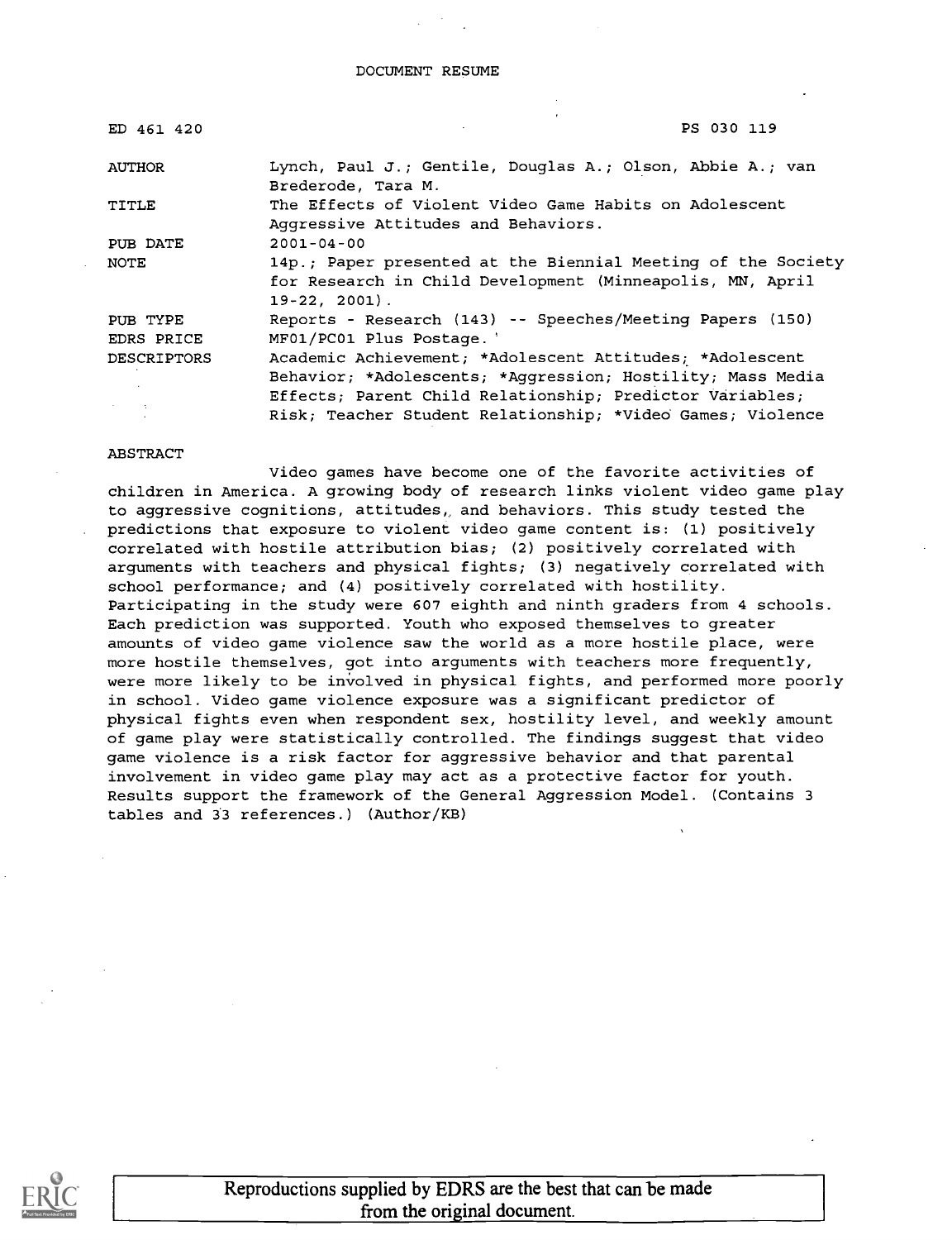ED 461 420

2030119

U.S. DEPARTMENT OF EDUCATION<br>
Office of Educational Research and Improvement<br>
EDUCATIONAL RESOURCES INFORMATION CENTER (ERIC) This document has been reproduced as ceived from the person or organization originating it.

<sup>I</sup> ID Minor changes have been made to improve reproduction quality.

Points of view or opinions stated in this document do not necessarily represent official OERI position or policy.

PERMISSION TO REPRODUCE AND DISSEMINATE THIS MATERIAL HAS BEEN GRANTED BY DOUGLAS A.

<sup>1</sup> TO THE EDUCATIONAL RESOURCES INFORMATION CENTER (ERIC)

# The Effects of Violent Video Game Habits on Adolescent Aggressive Attitudes and Behaviors

Paul J. Lynch, University of Oklahoma Medical School; Douglas A. Gentile, National Institute on Media and the Family'; Abbie A. Olson, University of Minnesota; Tara M. van Brederode, University of Minnesota Institute of Child Development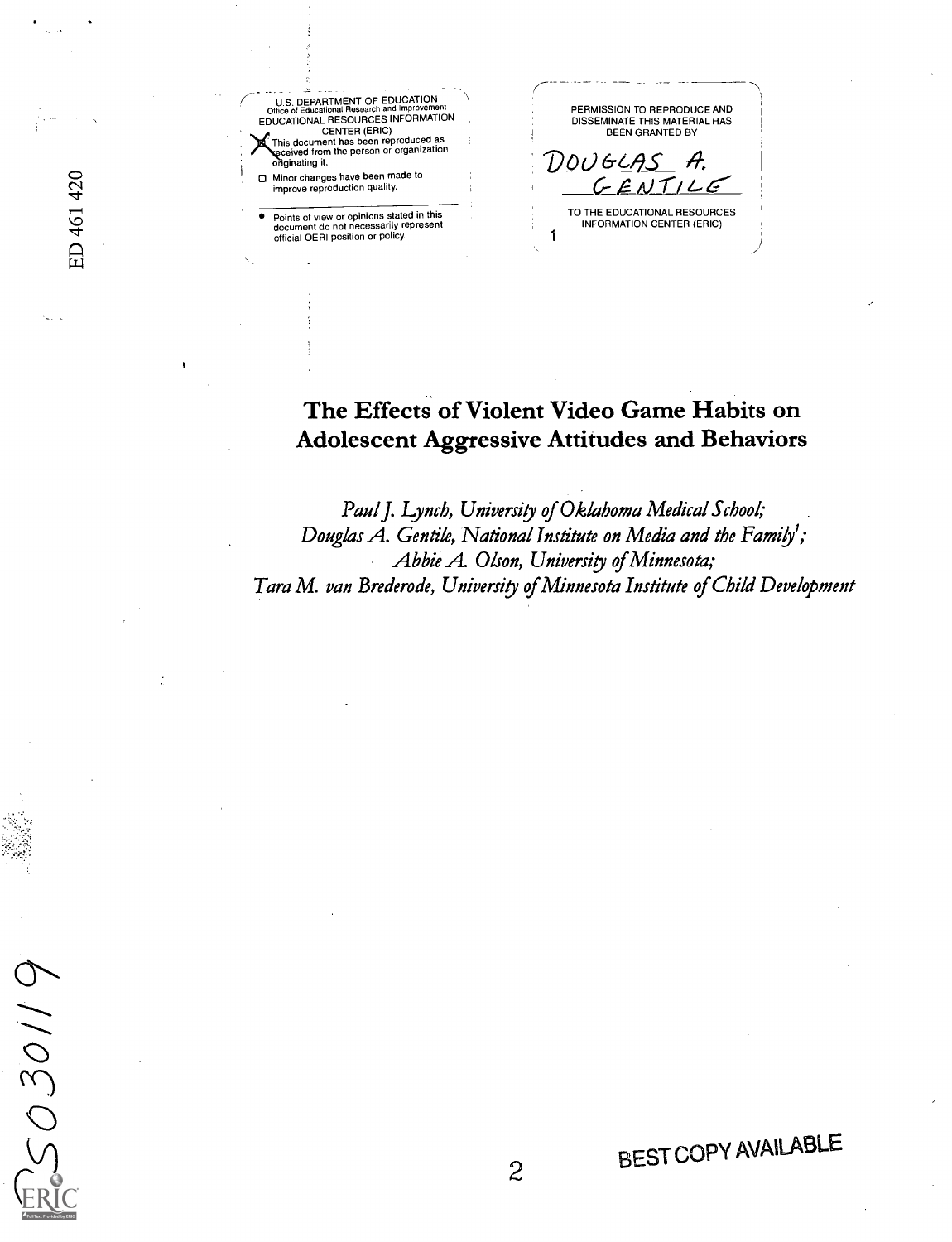# The Effects of Violent Video Game Habits on Adolescent Aggressive Attitudes and Behaviors

Paul J. Lynch, University of Oklahoma Medical School; Douglas A. Gentile, National Institute on Media and the Family<sup>1</sup>; Abbie A. Olson, University of Minnesota; Tara M. van Brederode, University of Minnesota Institute of Child Development

> Paper presented at the Biennial Conference of the Society for Research in Child Development (April, 2001), Minneapolis, Minnesota

### Abstract ·

Video games have become one of the favorite activities of children in America. A growing body of research links violent video game play to aggressive cognitions, attitudes, and behaviors. This study tested the predictions that exposure to violent video game content is (1) positively correlated with hostile attribution bias, (2) positively correlated with arguments with teachers and physical fights, and negatively correlated with school performance, and (3) positively correlated with hostility. 607 8<sup>th</sup>- and 9<sup>th</sup>-grade students from four schools participated. Each prediction was supported. Youth who expose themselves to greater amounts of video game violence see the world as a more hostile place, are more hostile themselves, get into arguments with teachers more frequently, are more likely to be involved in physical fights, and perform more poorly in school. Video game violence exposure is a significant predictor of physical fights even when respondent sex, hostility level, and weekly amount of game play are statistically controlled. It is suggested that video game violence is a risk factor for aggressive behavior. The results also suggest that parental involvement in video game play may act as a protective factor for youth. Results are interpreted within and support the framework of the General Aggression Model.

<sup>&</sup>lt;sup>1</sup> Address correspondence to: Douglas A. Gentile, Ph.D., National Institute on Media and the Family, 606 24<sup>th</sup> Avenue South, Suite 606, Minneapolis, MN 55454. Phone: 612/672-5437; Fax: 612/672-4113; E-mail: dgentile@mediafamily.org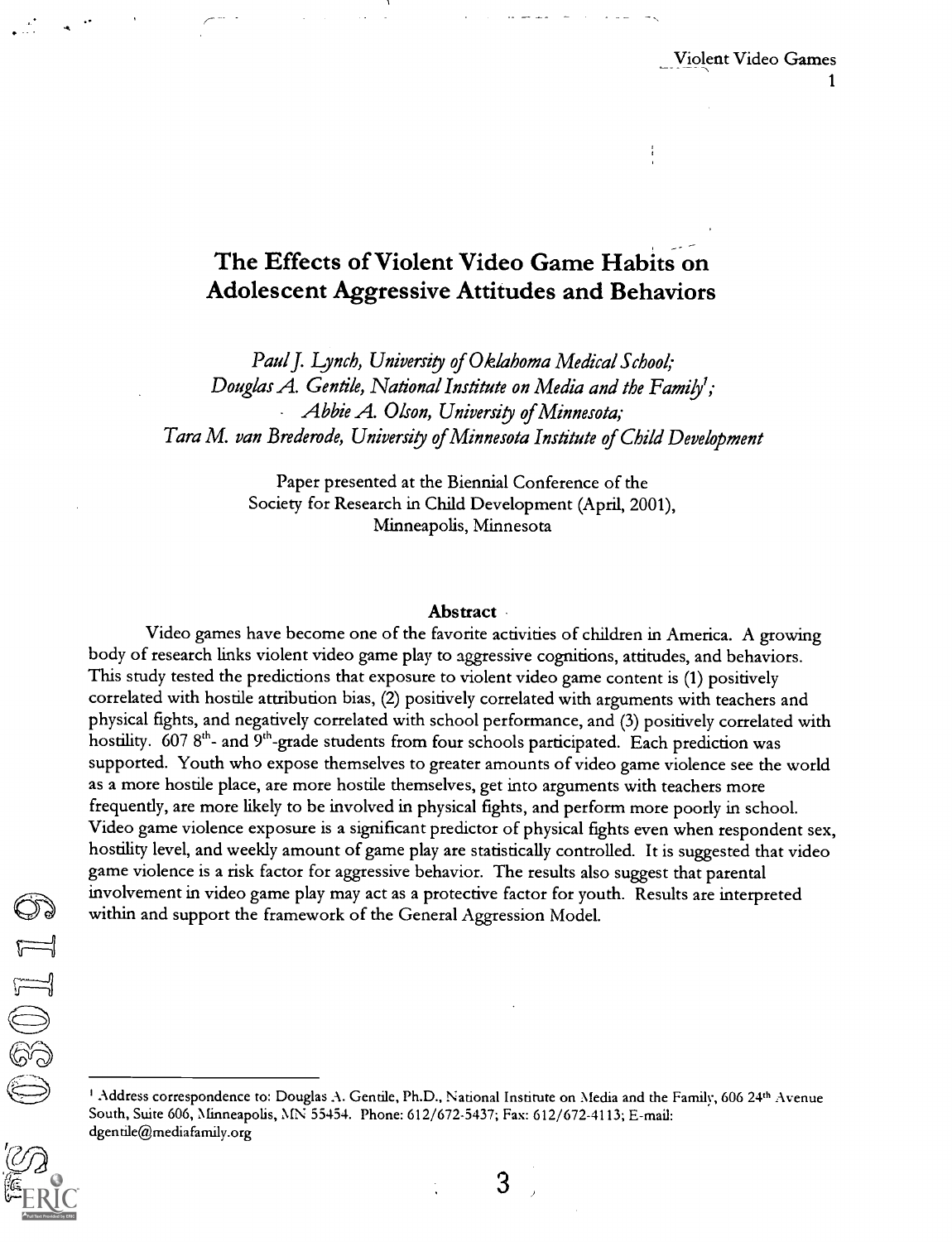The Popularity of Video Games<br>Video games have become one of the favorite activities of children in America (Dewitt,1994). Sales have grown consistently with the entire electronic entertainment category<br>taking in between \$7 billion and \$7.5 billion in 1999, surpassing theatrical box office revenues for<br>the first time ("Come in a

America and found that 40 of the 47 had violence as their main theme. In another study (Buchman & Funk, 1996) in which video games were split into six categories, human and fantasy violence accounted for about 50% of child

Research On Video Games and Aggression<br>Many observant parents agree that the effects of violent video games are probably deleterious to children; however, they generally believe that their own children will be unaffected.<br>This may just be bias on their part, or they may be correct. Research has shown that not all children<br>are affected in the

1984; Lin & Lepper, 1987; Fling, Smith, Rodriguez, Thornton, Atkins, & Nixon, 1992) have<br>investigated the effects of video game habits and found a positive correlation between video game<br>habits and an increase in aggressiv

Williamson, 1987; Schuttte, Malouff, Post-Gorden, & Rodasta, 1988; Irwin & Gross, 1995;<br>Anderson & Dill, 2000) have shown support for the hypothesis that violent video games lead to an<br>increase in laboratory aggression. A

The General Aggression Model<br>The General Aggression Model (GAM) and its relation to violent video games has been described by Anderson and Dill (2000). The GAM seeks to explain aggressive behavior in children<br>after playing violent video games. This model describes a "multi-stage process by which<br>personological (e.g., aggressive perso

The GAM is relevant to the study of violent video games for several reasons. One reason is<br>that it differentiates between short and long term effects of video game violence on the game-player.<br>With regard to the short-term

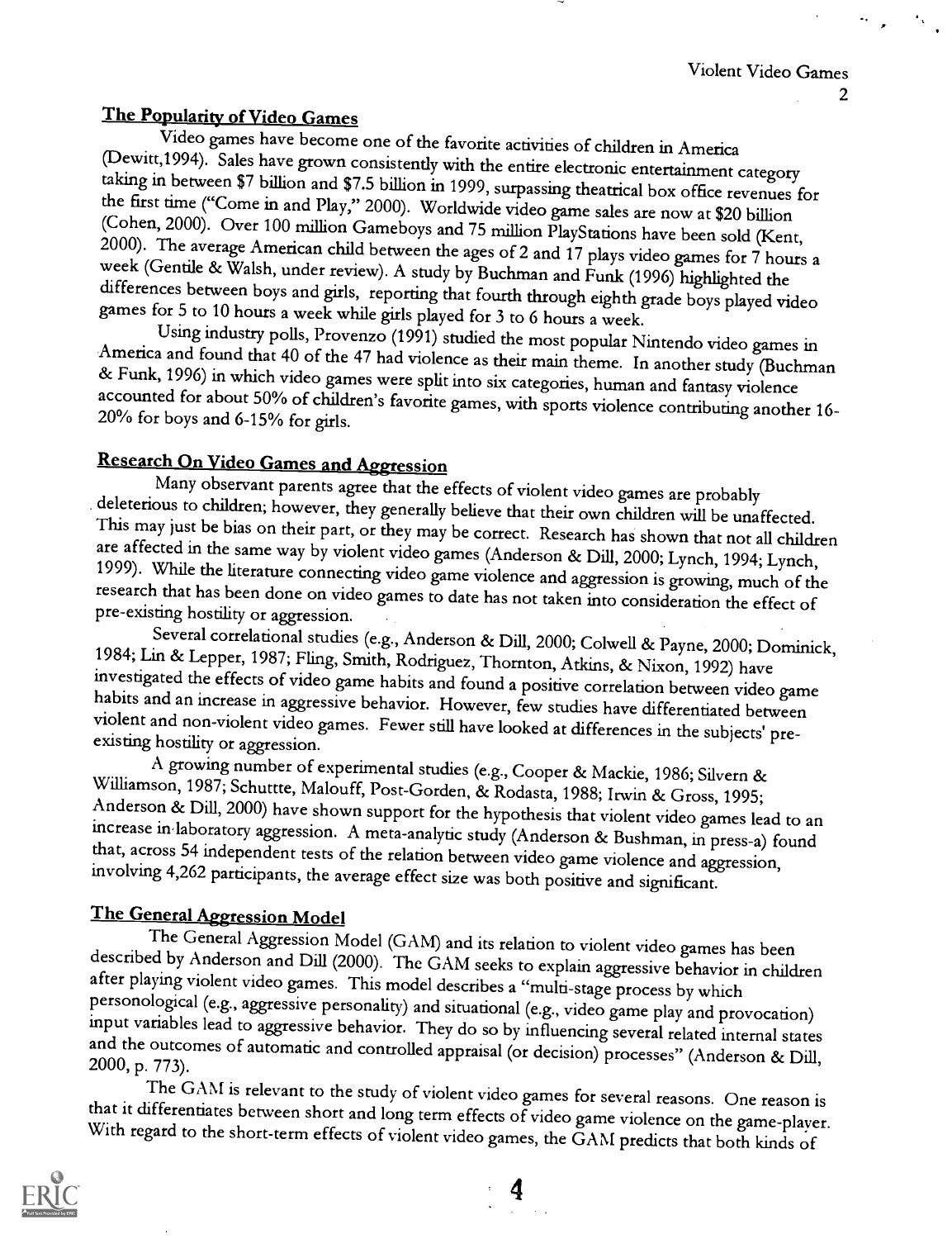input variables, person and situation, can influence the present internal state of the person. The GAM further describes the internal state of a person with cognitive, affective, and arousal variables. Summarizing the GAM's predictions for the effects of violent video games on children's behavior, Anderson and Dill drew the following conclusions: "Short-term violent video game increases in aggression are expected by [the model] whenever exposure to violent media primes aggressive thoughts, increases hostile feeling, or increases arousal" (Anderson & Dill, 2000, p. 774).

The GAM describes the long term effects of violent video games as a result of the development, over-learning, and reinforcement of aggression-related knowledge structures. These knowledge structures include vigilance for enemies (i.e., hostile attribution bias), aggressive action against others, expectations that others will behave aggressively, positive attitudes towards the use of violence, and the belief that violent solutions are effective and appropriate. Repeated exposure to graphic scenes of violence is also postulated to be desensitizing. Furthermore, it is predicted that long term game-players become more aggressive in outlook, perceptual biases, attitudes, beliefs, and behavior than they were before the repeated exposure.

Two studies were conducted to test the efficacy of the GAM in predicting aggression from violent video game play (Anderson & Dill, 2000). In the first study, it was found that real-life video game play was positively related to aggressive behavior and delinquency (long-term effects). The relationship was stronger for individuals who were characteristically aggressive. In addition, amount of video game play was negatively related to school performance. In the second study, laboratory exposure to a graphically violent video game increased aggressive thoughts and behavior (short-term effects), although there was no moderating effect of hostility (i.e., aggressive personality). Both of these studies were consistent with the main hypotheses regarding the GAM and video game violence.

Lynch's research on the physiological effects of violent video games (Lynch, 1994; Lynch, 1999) lends further credibility to the GAM. Lynch's results are consistent with a recent metaanalysis of seven independent tests showing that blood pressure and heart rate increase with exposure to violent video games (Anderson & Bushman, in press-a). This research demonstrates that hostility in adolescence is directly related to physiological reactivity to violent video games. It also demonstrates the efficacy of the GAM for predicting arousal measures, one of the three internal states described by the GAM that may lead to aggression.

The GAM also predicts that long-term effects of violent video games will appear in a number of other areas, including hostile attribution bias, desensitization, and aggressive behaviors (such as physical fights). Children who tend to interpret ambiguous social cues as being of hostile intent (i.e., have a hostile attribution bias) are hypothesized to be more aggressive. This hypothesized relationship has been confirmed consistently across a wide range of samples ranging from early childhood through adulthood, and across a number of studies (e.g., Crick & Dodge, 1994; Dill, Anderson, Anderson, & Deuser, 1997). Furthermore, there is a robust relationship between hostile attribution bias and children's social maladjustment, such as depression, negative selfperceptions, and peer rejection (Crick, 1995).

Based on the GAM, we predict that long-term exposure to violent video games (or other violent media) may create a predisposition to interpret others' actions as having malignant intent. Following this logic, if children come to have a greater hostile attribution bias from repeated, extended exposure to violent video games over time, it is also likely that they would become engaged in more aggressive behaviors such as arguments and physical fights.

The current research is designed to test four hypotheses. First, video game violence exposure is positively correlated with seeing the world as a more hostile place (hostile attribution bias). Second, video game violence exposure is positively correlated with arguments with teachers and physical fights, and is negatively correlated with academic performance. Third, trait hostility will

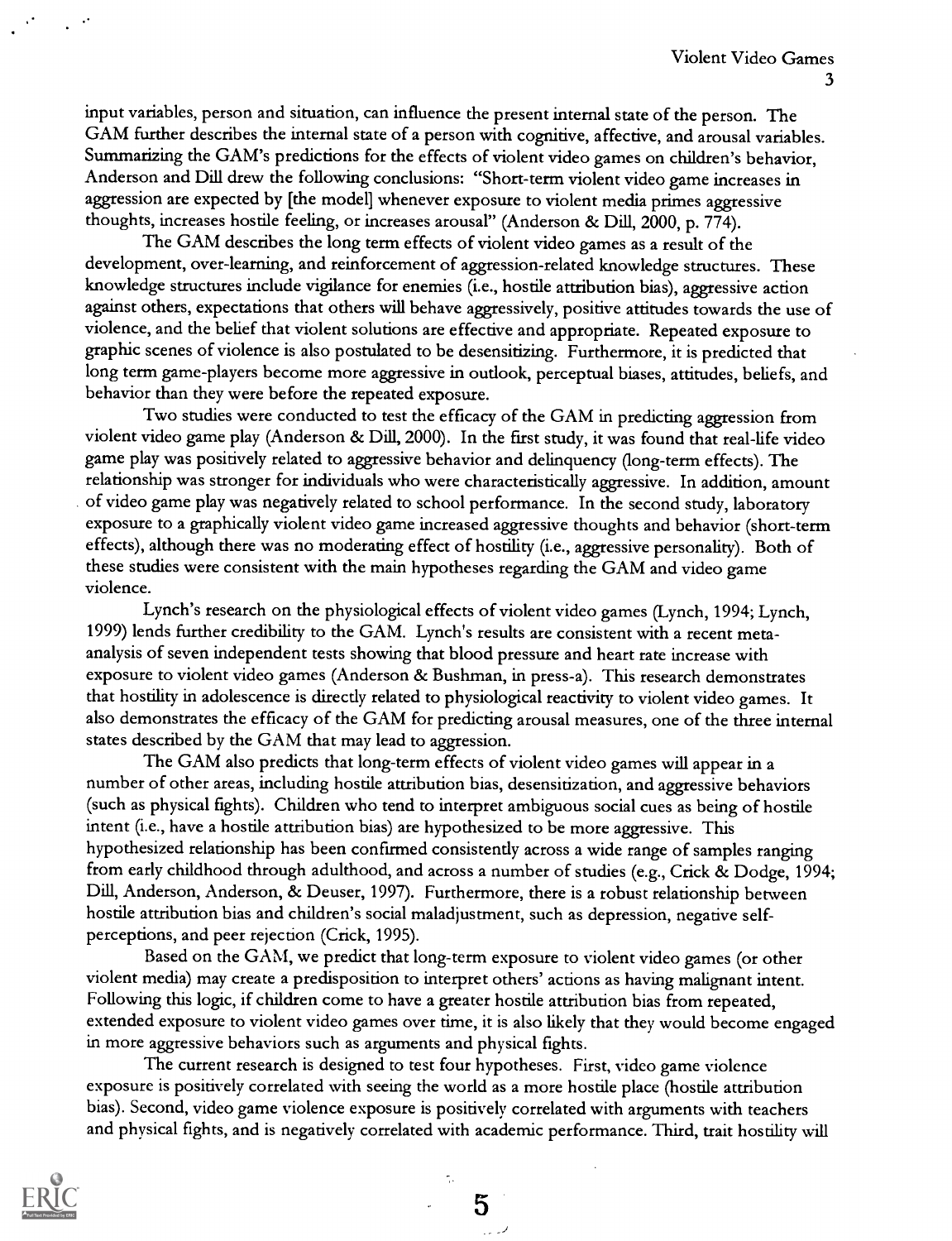be positively correlated with video game violence exposure. Fourth, limiting the amount of violent video game play, either by self or parent, will be negatively correlated with physical fights and arguments with teachers,

### Method

Participants<br>Six hundred and seven  $8^{th}$  ( $\underline{N}$  = 496) and  $9^{th}$  grade ( $\underline{N}$  = 111) students participated in the study. Three surveys were removed for failure to follow instructions, leaving a total sample size of 607. Students were recruited from four Midwestern schools, including one urban private school ( $N = 61$ ), two suburban pu

Instruments<br>Participants completed three survey instruments: (1) a video game habits survey, (2) a

hostile attribution survey, and (3) a hostility survey. Each of these is described below.<br>Video game violence exposure.<br>The video game habits survey gathered descriptive data about students' habits, attitudes, and knowledge about video games. It asked about how much they play video games, what types of games they play, how much violence they like in video games, and what they know about the video game ratings. In addition, the surv

favorite video games. For each named game, participants were asked to rate how frequently they<br>played the game on a seven-point verbally anchored Likert scale (1 = "rarely," 7 = "often"). For<br>each named game, participants

Nelson & Crick, 1999). This instrument is composed of 10 stories, each describing an instance of<br>provocation in which the intent of the provocateur is ambiguous. Participants answer two questions<br>following each story. The

Trait hostility.<br>The third instrument used was the Cook & Medley Hostility Scale (Cook & Medley, 1954). This is a commonly-used instrument that reliably measures hostility as a personality trait of the participant. Because the items for the Cook & Medley are taken from the MMPI, some were

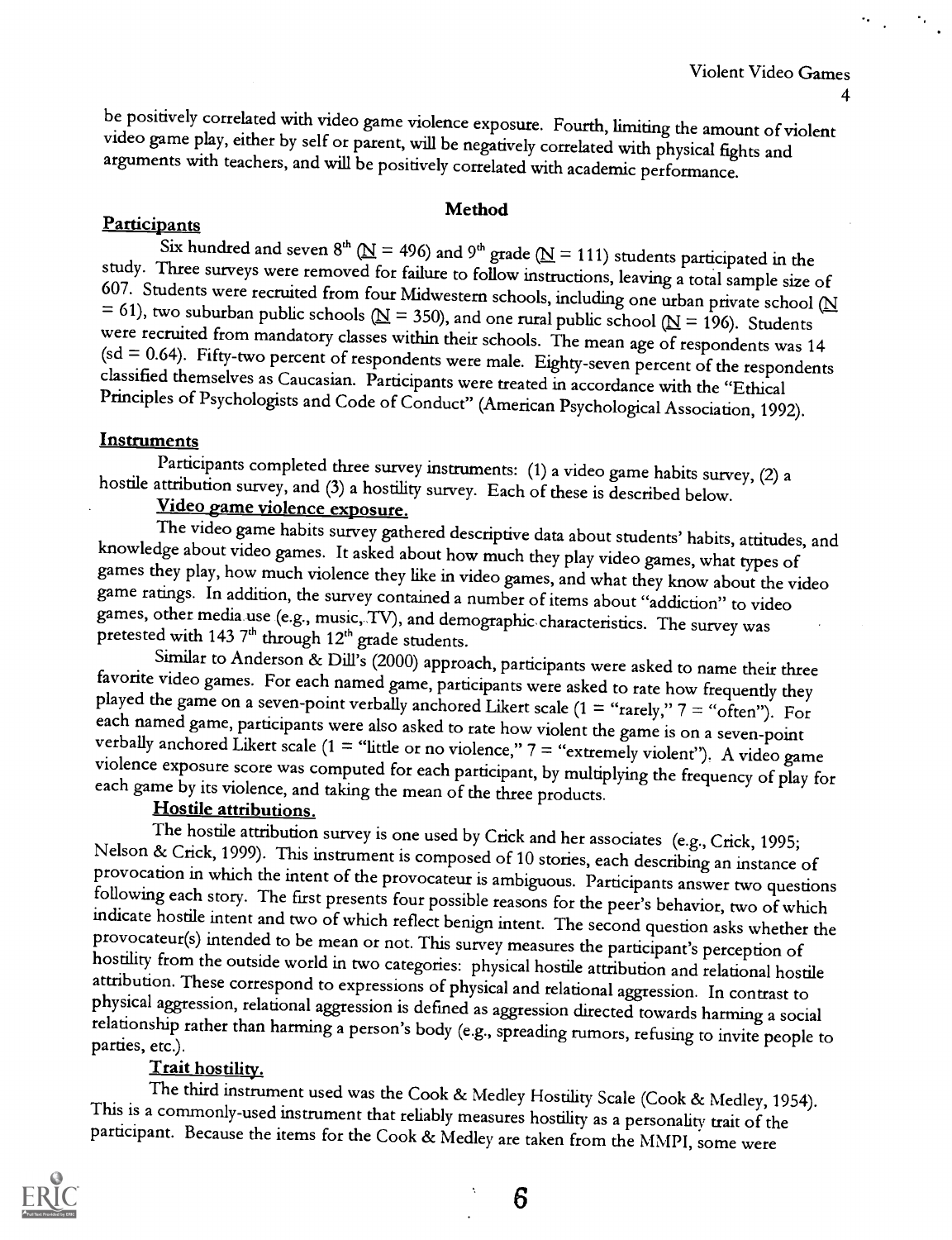inappropriate for young adolescents. The instrument was modified by deleting seven items and by changing the wording of a few items to make them easier for  $8<sup>th</sup>$  graders to understand. These modifications were based on those made by Matthews and her colleagues (e.g., Woodall & Matthews, 1993).

## **Procedure**

The children's normal classroom teachers were trained to administer the surveys. The teachers administered the surveys during one normal class period. The students were instructed that video games included any games played on computer, video game consoles, on hand-held game devices, or in video arcades. The surveys were completed anonymously.

### Results

Only six percent of 8<sup>th</sup> and 9<sup>th</sup> graders say they never play video games, and 59 percent report playing at least once a week. As shown in Table 1, the "average" young adolescent spends nine hours playing video games, 25 hours watching television, 21 hours listening to music, and three and one half hours reading for pleasure each week. Males spend significantly more time playing video games each week than females( $t(585) = 8.6$ ,  $p < .001$ ). Males spend more time watching TV each week ( $t(593) = 3.3$ ,  $p < .01$ ). Males spend less time reading for pleasure each week ( $t(589) = -2.5$ , p  $<$  .05).

Parents are not heavily involved with their children's video game playing. Only 13 percent of young adolescents say their parents "always" or "often" put limits on the amount of time they are allowed to play video games, while 43 percent say they "never" do. Only 31 percent of young adolescents think that their parents understand the video game ratings system, and only 15 percent say their parents "always" or "often" check the ratings before allowing them to buy or rent video games (53% report that their parents "never" do). Fewer than one in five parents (19%) have ever kept their children from getting a game because of its rating. Eighty-eight percent of respondents own their own games, and 10 percent of these admit that they have games of which their parents would not approve if they knew the content of the games.

When asked how they usually get new games, 65 percent of youth say they get them as gifts, 42 percent buy them with their own money, 33 percent rent them, 31 percent borrow them from friends, and 16 percent download them from the Internet. Overall, 27 percent of youth say they have purchased M-rated ("Mature") games with their own money, although a sizeable percentage (22%) say they do not know whether they have or not. After removing those who do not know, 54 percent of boys and 7 percent of girls say they have purchased M-rated games with their own money.

When asked to rate how much violence they like to have in video games on a scale of one to ten (1 = No violence, 10 = Extreme violence), youth like to have an average of 5.4 (sd = 2.73). There is a wide difference between boys and girls, however. Boys prefer an average of 6.7 (sd = 2.3) and girls prefer an average of 3.8 (sd = 2.3). This difference is significant ( $\underline{t}(551) = 14.2$ ,  $\underline{p} < .001$ ). Two-thirds (68%) of boys choose the number six or higher, whereas only 22 percent of girls prefer this much violence in their video games. Only one percent of boys and 16 percent of girls said they like to have no violence (by choosing the number 1) in video games.

Students were also asked how much violence they like to have in video games compared to two or three years ago. In general, appetites for violence tend to stay the same or increase. Among students with a valid response (24% marked "don't know"), 44 percent responded that they like the same amount now, 43 percent like "a little more" or "a lot more," and only 13 percent like "a little

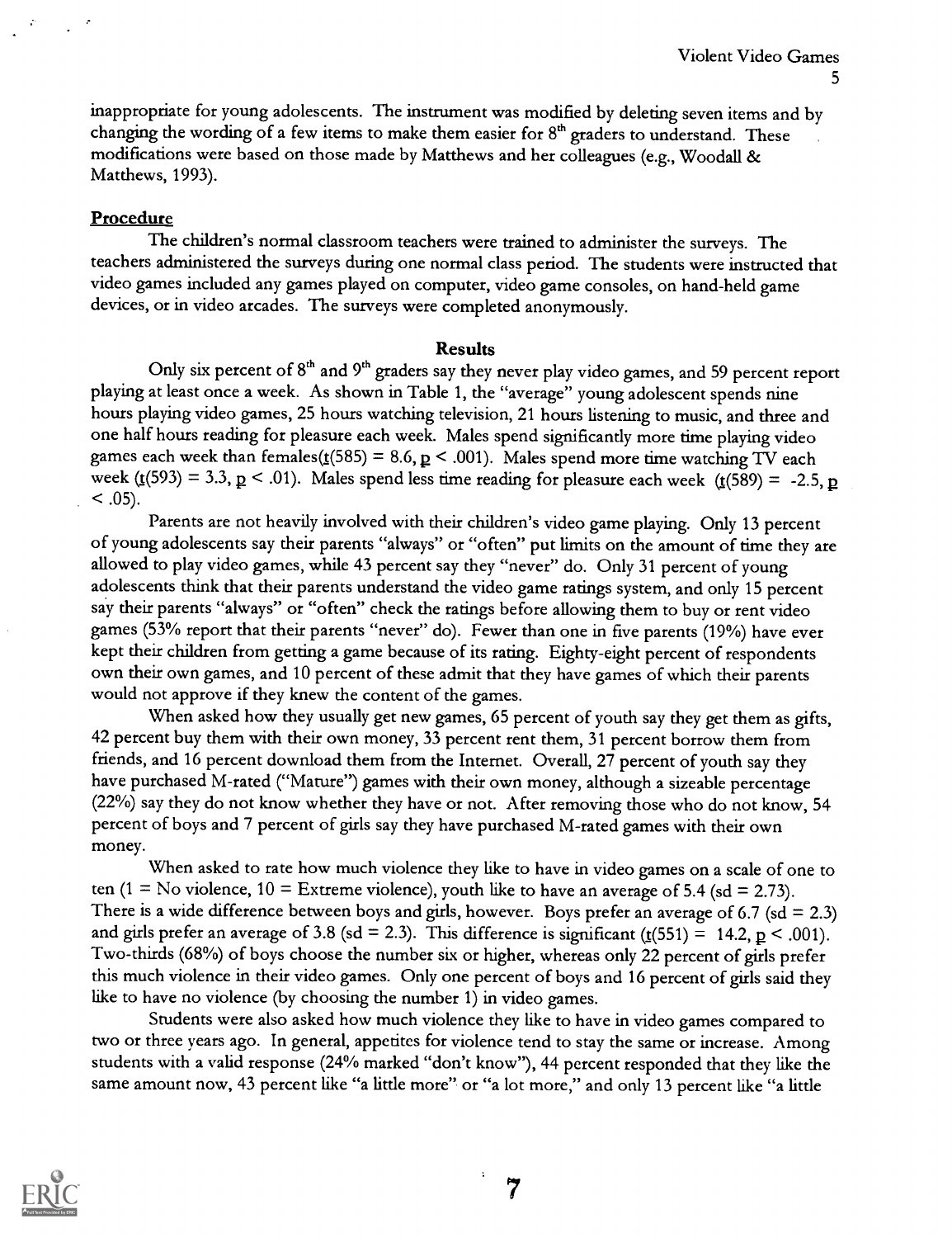less" or "a lot less." Boys are more likely to say that they like more violence now compared to two or three years ago than are girls (54% and 26%, respectively;  $X2 = 39.0$ , df = 4, p < .001).

The Relationship between Media Habits and Aggressive Attitudes and Behaviors<br>As can be seen in Table 2, video game habits are significantly related to children's hostile attribution scores, the frequency with which they get into arguments with teachers (by self-report), their grades, and their levels of hostility. We have arranged the media habits data into three categories: Amount of Medi

Amount of media usage.<br>In general, the more time that young adolescents spend using electronic media, the more likely they are to have a hostile attribution bias. Furthermore, the more time they spend with electronic media, the more likely they are to get into arguments with teachers. Youth who are more hostile also tend to use electronic media in greater amounts.

year. Students who spend more time playing video games ( $\mathbf{t}(576) = 5.1$ ,  $\mathbf{p} < .001$ ), have played for more years ( $\mathbf{t}(581) = 2.9$ ,  $\mathbf{p} < .01$ ), or buy or rent video games more frequently ( $\mathbf{t}(546) = 4.9$ ,  $\mathbf{$ 

Violent content of media.<br>As shown in Table 2, exposure to violent content and preference for violent content are correlated positively with hostile attribution, with arguments with teachers, and with hostility. They are negatively correlated with school performance. Furthermore, there is a systematic relationship between violent content and physical fights. Students who expose themselves to more video game<br>violence are more likely to have been involved in physical fights  $(t(531) = 7.8, p < .001)$ . Students<br>who like more violence in th

their anger. Thirty-nine percent of students overall (45% of boys, 31% of girls;  $X^2 = 11.8$ , <u>df</u> = 1, p < .01) say they play video games with the intention to release their anger. This usage pattern is related systematically with each of the aggression variables. Students who play video games as a way to release anger see the world as a more hostile place ( $\text{t}(545) = 3.0, \text{p} < .01$ ), get into arguments with teachers more frequently ( $t(538) = 2.5$ ,  $p < .05$ ), tend to be more hostile ( $t(537) = 6.7$ ,  $p < .001$ ), and are more likely to have been involved in physical fights  $(X^2 = 19.0, \underline{df} = 1, p < .001)$ . They also perform more poorly in school ( $\underline{t}(529) = 3.0, \underline{p} < .01$ ).

Limits on media usage.<br>As shown in Table 2, parental limits are correlated negatively with both arguments with teachers and hostility, and are positively correlated with school performance. Students whose<br>parents check the ratings more frequently before allowing them to buy or rent video games are less<br>likely to have been involved likely to get into arguments with teachers ( $X^2 = 20.9$ ,  $\underline{df} = 3$ ,  $\underline{p} < .001$ ), are less hostile ( $\underline{t}(554) = 2.5$ ,  $p < .05$ , and are less likely to get into physical fights ( $X^2 = 3.9$ ,  $\underline{df} = 1$ ,  $p < .05$ ).

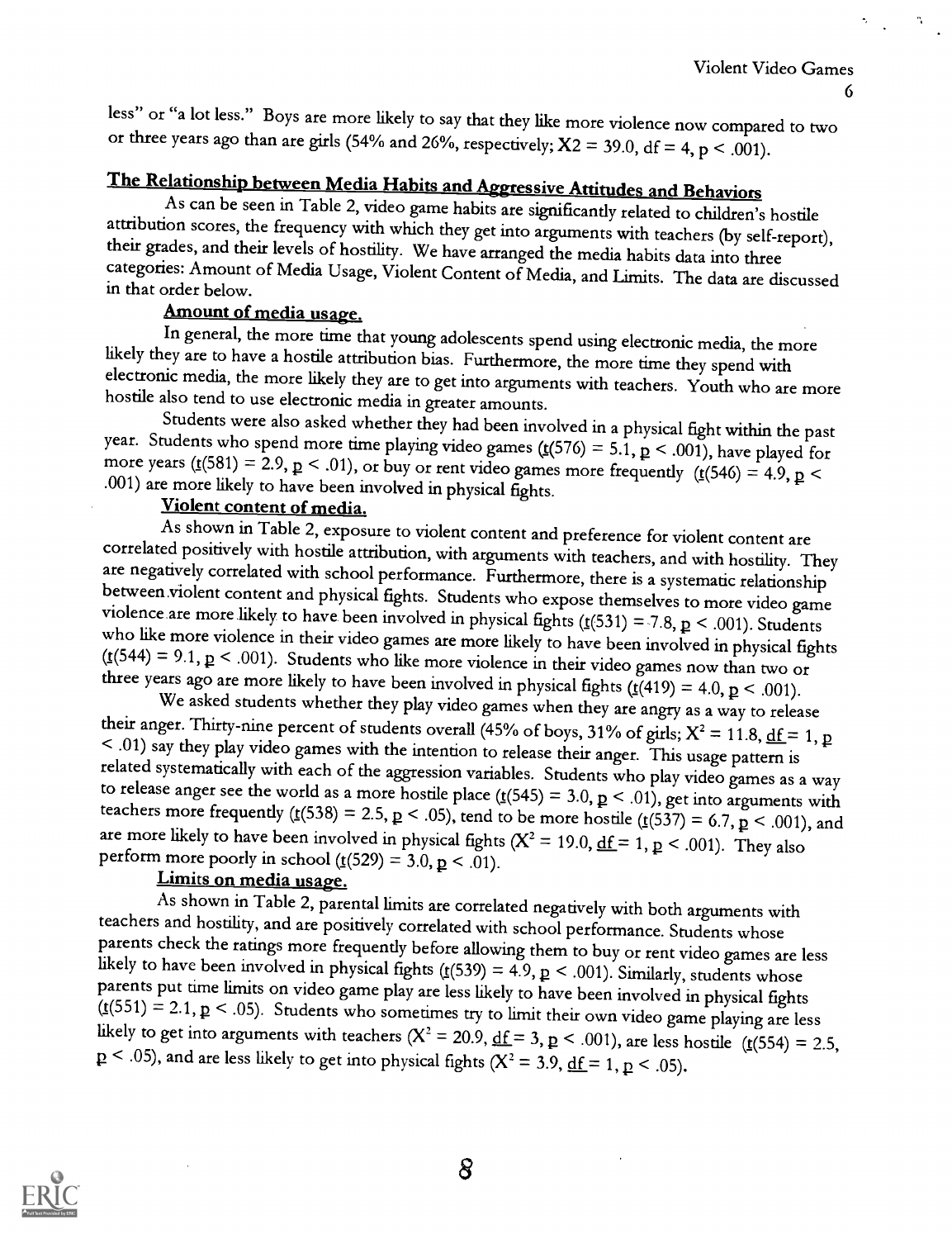### **Hostility**

Students' hostility levels are significantly correlated with their media habits. As shown in Table 2, students who are more hostile tend to use more electronic media, expose themselves to more video game violence, prefer more violent content, and have fewer parental limitations to the content of their video games. In addition, there is a positive correlation between hostility and hostile attribution ( $\underline{r} = .38$ ,  $\underline{p} < .001$ ), and between hostility and arguments with teachers ( $\underline{r} = .31$ ,  $\underline{p}$ < .001). Hostility is negatively correlated with grades ( $\underline{r}$  = -.24,  $\underline{p}$  < .001). As would be expected, males have higher hostility scores on average than females, and students with higher hostility are more likely to have been involved in a fight in the past year.

### Exposure to Video Game Violence

Given the amount of intercorrelation among hostility, media habits, sex, and aggression variables (e.g., physical fights), it would be reasonable to question whether video game violence contributes any independent variance to the expressions of aggression measured here. It is certainly possible that hostility is the only factor that matters, and that all other correlations reflect their intercorrelation with hostility. To test this, we conducted logistic regressions predicting physical fights in the past year (dichotomous variable). In the first, we entered hostility (Ho), video game violence exposure (VGV), and their interaction (Ho x VGV) as independent variables. The two main effects were significant independent predictors of fights, although the interaction did not predict a significant amount of variance. These variables predicted 20 percent of the variance in physical fights. Table 3 displays this effect graphically. When Ho and VGV are split into quartiles, an increase in either predicts an increase in the percentage of students who have been involved in physical fights. The students with the lowest hostility (Ho 1) and lowest exposure to violent video games (VGV 1) also have the lowest incidence of physical fights (4%). The highest hostility students (Ho 4) with low exposure to violent video games have relatively low incidence of physical fights (28%). However, the lowest hostility students (Ho 1) who expose themselves to the greatest amount of video game violence (VGV 4) have a higher incidence of physical fights (38%). Sixtythree percent of high hostile (Ho 4) and high video game violence (VGV 4) students have been involved in physical fights.

To provide a stricter test of whether VGV contributes independently to fights, we conducted a logistic regression in which we entered respondent sex, hostility, and amount of video game play per week on step one. On step two, we entered violent video game exposure. It contributed a significant amount of variance even when controlling for sex, hostility, and amount of play. On step three, we entered the frequency with which parents check the ratings before allowing students to purchase or rent games. It also contributed a significant amount of additional variance. These five variables accounted for 21 percent of the variance in involvement in physical fights.

Similar analyses were conducted using hostile attribution as the dependent variable. In contrast to the results discussed above, after controlling for sex, hostility, and weekly amount of video game play, neither VGV exposure nor parent rating checking accounted for a significant additional amount of variance. However, the amount of violence students like to have in video games did contribute a significant amount of independent variance, even controlling for all the above variables (total  $R^2 = .12$ ).

Similar results were found when predicting school grades. After controlling for sex, hostility, and weekly amount of video game play, VGV exposure did not account for a significant additional amount of variance. The frequency with which parents check video game ratings and the preferred amount of violence did contribute significantly, even when the previous variables were controlled statistically (total  $R^2 = .17$ ).

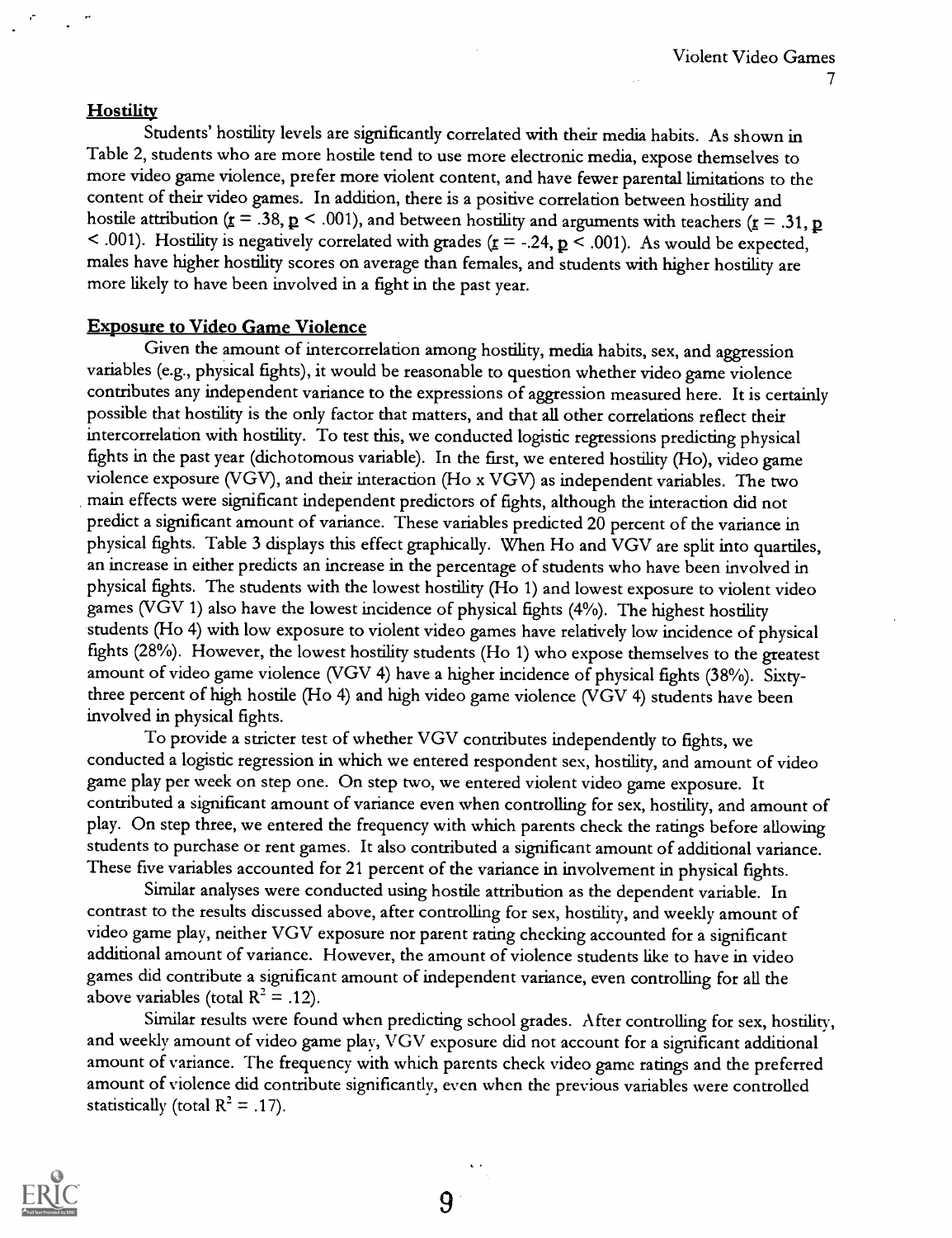**Discussion**<br>Each of the hypotheses was supported by the results of the study. Based on the GAM, it was hypothesized that exposure to video game violence would be positively correlated with hostile attribution bias. This hypothesis was generally confirmed. Hostile attribution bias is correlated significantly with three m

It was hypothesized that exposure to video game violence would be positively related to<br>aggressive behaviors, such as arguments with teachers and physical fights. This hypothesis was<br>confirmed. Students who expose themselv

The hypothesis that youth who are more hossite would also expose themselves to more widen game violence was also confirmed. This finding mass a "chicken and egg" question. Are young adolescents more bostile and aggressive

and exposure to video game violence. Instead, an additive effect was found.<br>Because of this, we recommend approaching the question of media violence from a risk<br>factors perspective. Clearly, media violence is not the sole

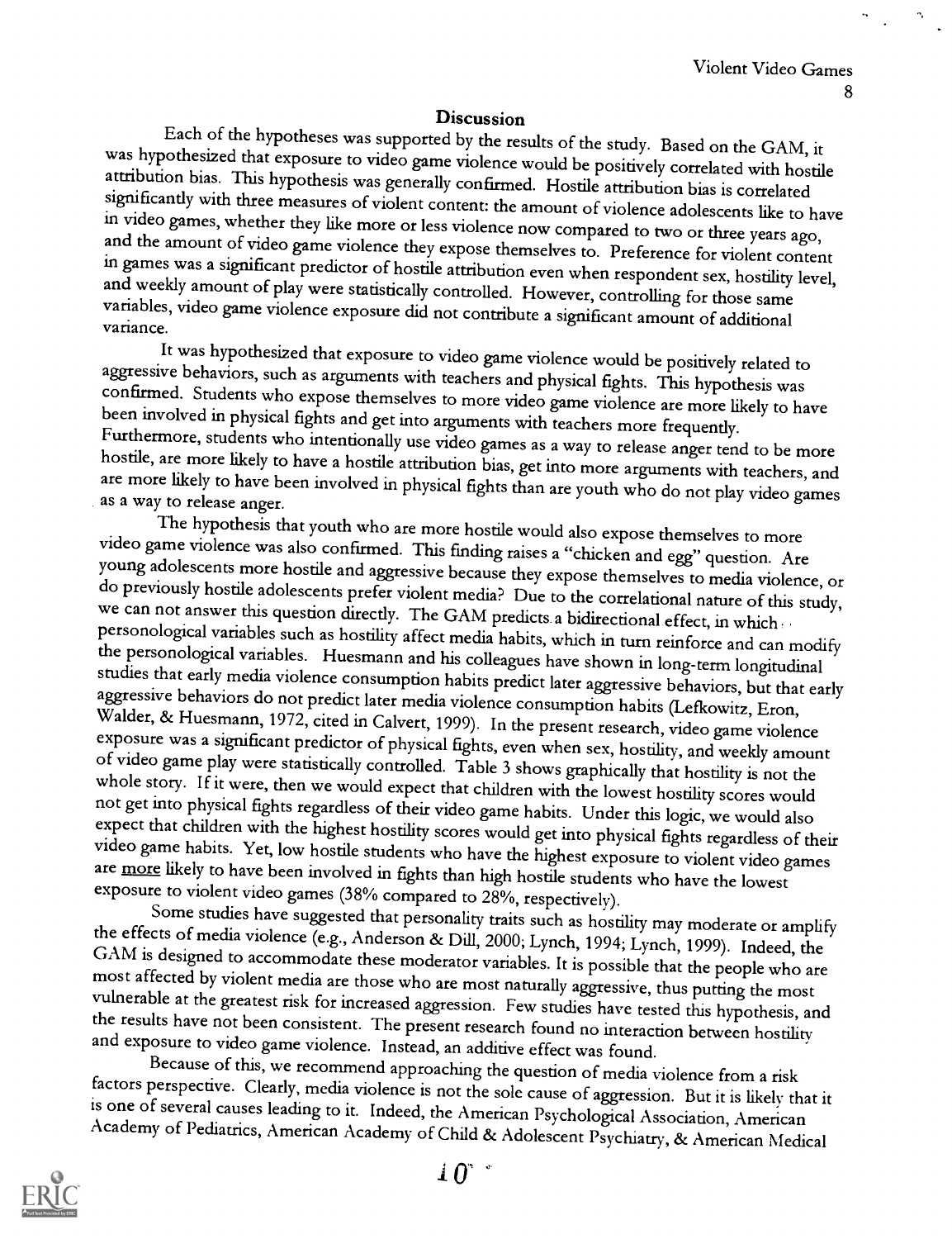Association recently issued a joint statement that there is a "causal connection" between media violence and aggressive behavior, but that it is a complex effect (AAP, APA, AACAP, & AMA, 2000). We hypothesize that children with multiple risk factors for violence are more likely to exhibit aggressive behavior. The present data lend support to this hypothesis. Children with high levels of hostility are more likely to be involved in fights than low hostile children. If they expose themselves to more video game violence, their odds of being involved in fights increase even more.

Parent involvement in video game habits appears to act as a protective factor. It was hypothesized that limits to violent video game play would be negatively correlated with fights and arguments, and positively correlated with school performance. This hypothesis was supported. In addition, the present study offers a hint that limiting content may also bring beneficial effects. Students who reported that their parents more frequently checked the ratings before allowing them to buy or rent video games were also less likely to argue with teachers or get into physical fights. In fact, statistically controlling for respondent sex, hostility, weekly amount of video game play, and video game violence exposure, the frequency with which parents check the ratings added a significant amount of predictive power when predicting physical fights. Parents who check the ratings more frequently have children who are less likely to get into physical fights.

The GAM seeks to describe the etiology of aggressive behavior both in the short term and over the long term. The present research does not address any of its short-term predictions, but does provide some support regarding the long-term effects of exposure to violent video games. The pattern of intercorrelation among personological variables (e.g., hostility, preference for violent content), cognitive variables (e.g., hostile attribution bias), and behavioral variables (e.g., arguments and physical fights) is consistent with predictions of the model.

This study is limited by its correlational nature, and strong inferences about causal direction cannot be made. However, these results support the causal theory, and suggest that concern about exposure to violent video games is not misplaced. There is a relationship between video game habits, hostile attribution, aggressive behaviors, and school performance. These results are consistent with the preponderance of other media violence research, the body of video game research, and the predictions from the General Aggression Model. Furthermore, the results of parental involvement are consistent with other research on parental monitoring and limits (both in terms of how few parents monitor or set rules, and in terms of the beneficial effects of such monitoring and limits; e.g., Austin, 1993; Dorr & Rabin, 1995; Huston et al., 1992; Lin & Atkin, 1989; Strasburger & Donnerstein, 1999). Although additional experimental and longitudinal research is clearly needed, it is hoped that youth, parents, and educators can begin to use the results of this research to modify video game habits.

### References

American Academy of Pediatrics, American Psychological Association, American Academy of Child & Adolescent Psychiatry, & American Medical Association. (2000) Joint statement on the impact of entertainment violence on children [Web Page]. URL

http://www.aap.org/advocacy/releases/jstmtevc.htm

American Psychological Association. (1992). Ethical principles of psychologists and code of conduct. American Psychologist, 47, 1597-1611.

Anderson, C. A., & Dill, K. E. (2000). Video games and aggressive thoughts, feelings, and behavior in the laboratory and life. Journal of Personality and Social Psychology, 78, 772-790.

Anderson, C. A. & Bushman, B. J. (in press-a). Effects of violent games on aggressive behavior, aggressive cognition, aggressive affect, physiological arousal, and prosocial behavior: A meta-analytic review of the scientific literature. Psychological Science.

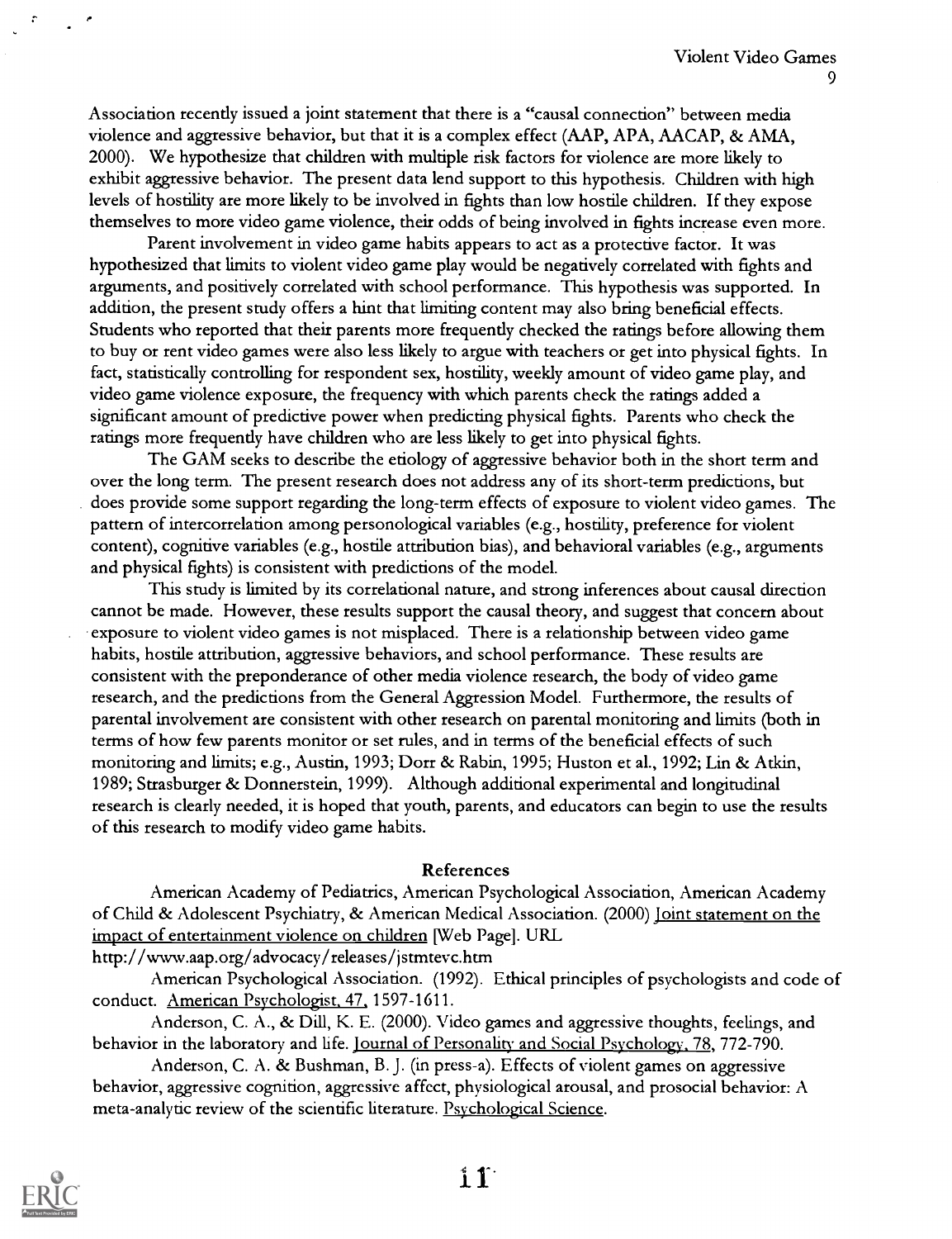۰,

Austin, E. W. (1993). Exploring the effects of active parental mediation of television content. Journal of Broadcasting & Electronic Media. 37, 147-158.

Buchman, D. D., & Funk, J. B. (1996). Video and computer games in the '90s: Children's time commitment and game preference. Children Today, 24, 12-16.

Calvert, S. (1999). Children's journeys through the information age. Boston, MA: McGraw-Hill College.

Cohen, A. (2000, October 30). New game [PlayStation 2]. Time, 156, 58-60.

Colwell, J., & Payne, J. (2000). Negative correlates of computer game play in adolescents. British Journal of Psychology. 91, 295-310.

Come in and play. (2000). Supermarket Business. 55. 103.

Cook, W. W., & Medley, D. M. (1954). Proposed hostility and parisaic-virtue scales for the MMPI. Journal of Applied Psychology.1954. 38, 414-418.

Cooper, J., & Mackie, D. (1986). Video games and aggression in children. Journal of Applied Social Psychology, 16, 726-744.<br>Crick, N. R. (1995). Relational aggression: The role of intent attributions, feelings of

distress, and provocation type. Development and Psychopathology, 7, 313-322.

Crick, N. R., & Dodge, K. A. (1994). A review and reformulation of social informationprocessing mechanisms in children's social adjustment. Psychological Bulletin. 115, 74-101.

Dewitt, P. E. (September 27, 1993). The Amazing video game boom. Time, 67-71. Dill, K. E., Anderson, C. A., Anderson, K. B., & Deuser, W. E. (1997). Effects of aggressive personality on social expectations and social perceptions. Journal of Research in Personality, 31, 272-292.

Dominick, J. R. (1984). Video games, television violence, and aggression in teenagers, Journal of Communication. 34, 136-147.

Dorr, A., & Rabin, B. E. (1995). Parents, children, and television. In M. Bornstein (Ed.), Handbook of parenting: Vol. 4 (pp. 323-351). Mahwah, NJ: Lawrence Erlbaum Associates.

Fling, S., Smith, L., Rodriguez, T., Thornton, D., Atkins, E., & Nixon, K. (1992). Video games, aggression, and self-esteem: A survey. Social Behavior and Personality. 20, 39-46.

Gentile, D. A., & Walsh, D. A. (under review). A normative study of family media habits. Huston, A. C., Donnerstein, E., Fairchild, H., Feshbach, N. D., Katz, P. A., Murray, J. P.,

Rubinstein, E. A., Wilcox, B. L., & Zuckerman, D. M. (1992). Big world, small screen: The role of television in American society. Lincoln, Nebraska: University of Nebraska Press.

Irwin, A. R., & Gross, A. M. (1995). Cognitive tempo, violent video games, and aggressive behavior in young boys. Journal of Family Violence. 10, 337-350.

Kent, S. L. (2000). The First Quarter: A 25-year history of video games. Bothell, Washington: BWD Press.

Lin, C. A. & Atkin, D. J. (1989). Parental mediation and rulemaking for adolescent use of television and VCRs. Journal of Broadcasting & Electronic Media, 33, 53-67.

Lin, S., & Lepper, M. R. (1987). Correlates of children's usage of video games and computers. Journal of Applied Social Psychology. 17, 72-93.

Lynch, P. J. (1994). Type A behavior, hostility, and cardiovascular function at rest and after playing video games in teenagers. Psychosomatic Medicine, 56, 152.

Lynch, P. J. (1999). Hostility, Type A behavior, and stress hormones at rest and after playing violent video games in teenagers. Psychosomatic Medicine. 61, 113.

Nelson, D. A. & Crick, N. R. (1999). Rose-colored glasses: Examining the social information-processing of prosocial young adolescents. Journal of Early Adolescence. 19, 17-38.

Provenzo, E.F. (1991). Video Kids: Making sense of Nintendo. Cambridge, MA: Harvard University Press.

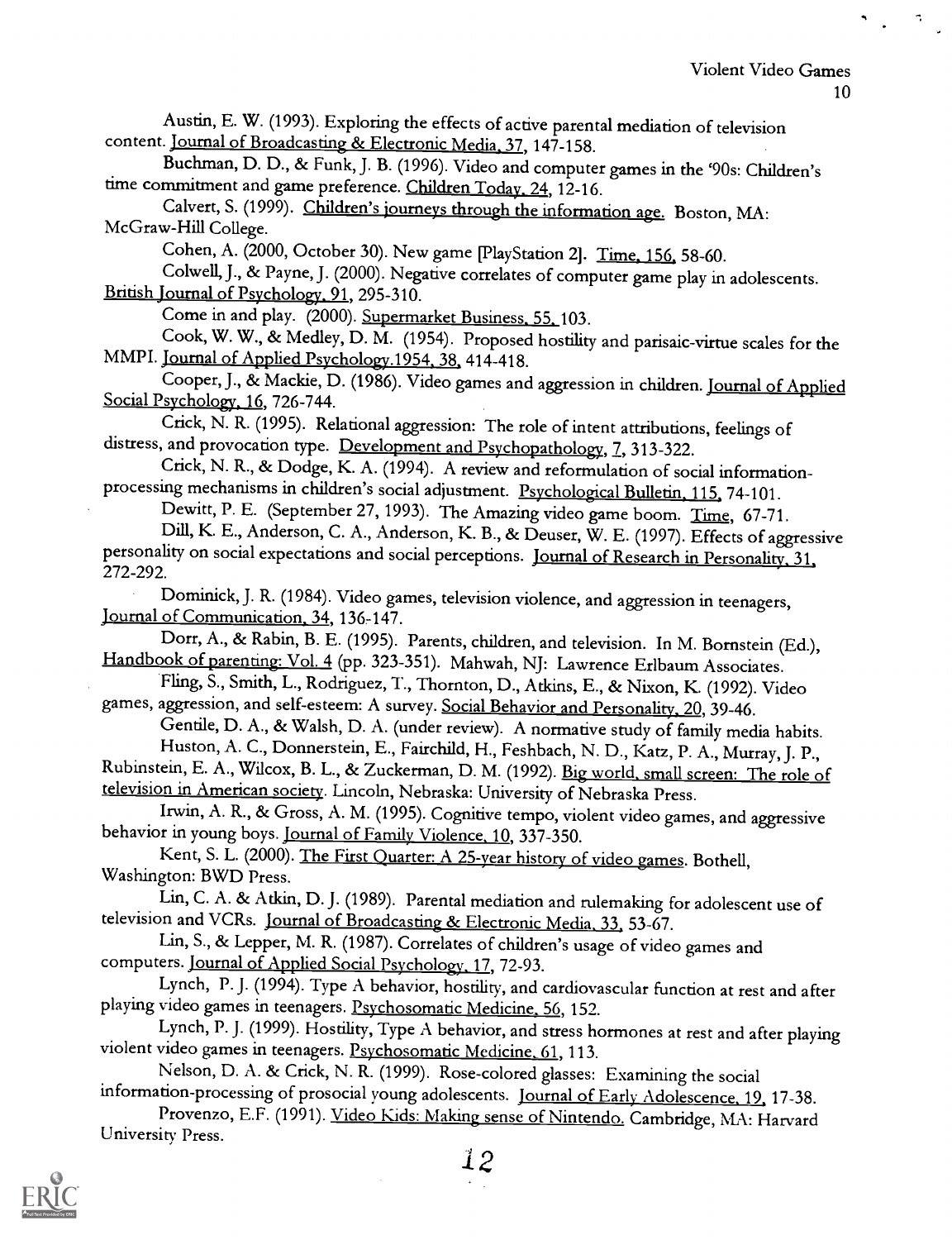Schutte, N. S., Malouff, J. M., Post-Gorden, J. C., & Rodasta, A. L. (1988). Effects of playing video games on children's aggressive and other behaviors. Journal of Applied Social Psychology. 18, 454-460.

Silvern, S. B., & Williamson, P. A. (1987). The effects of video game play on young children's aggression, fantasy and prosocial behavior. Journal of Applied Developmental Psychology, 8, 453-462.

Strasburger, V. C., & Donnerstein, E. (1999). Children, adolescents, and the media: Issues and solutions. Pediatrics. 103, 129-139.

Woodall, K. L., & Matthews, K. A. (1993). Changes in and stability of hostile characteristics: Results from a 4-year longitudinal study of children. Journal of Personality and Social Psychology, 64, 491-499.

## Table 1 Average Amounts of Media Use (Hours/Week)

|                      | Overall<br>Mean | Overall<br>$\operatorname{SD}$ | Boys'<br>Mean     | Boys'<br><b>SD</b> | Girls'<br>Mean   | Girls'<br><b>SD</b> |
|----------------------|-----------------|--------------------------------|-------------------|--------------------|------------------|---------------------|
| Playing Video Games  | 9.0             | 11.9                           | 12.9 <sup>°</sup> | 13.3               | 4.9 <sup>c</sup> | 8.6                 |
| Watching TV          | 25.3            | 15.4                           | 27.4 <sup>b</sup> | 16.4               | $23.2^{\rm b}$   | 14.0                |
| Listening to Music   | 20.7            | 24.4                           | 18.6              | 23.3               | 21.9             | 23.0                |
| Reading for Pleasure | 3.4             | 4.3                            | 3.0 <sup>a</sup>  | 4.2                | 3.8 <sup>a</sup> | 4.4                 |

<sup>a</sup> Means significantly different from each other at  $p < .05$ .

 $<sup>b</sup>$  Means significantly different from each other at  $p < .01$ .</sup>

 $\epsilon$  Means significantly different from each other at  $p < .001$ .

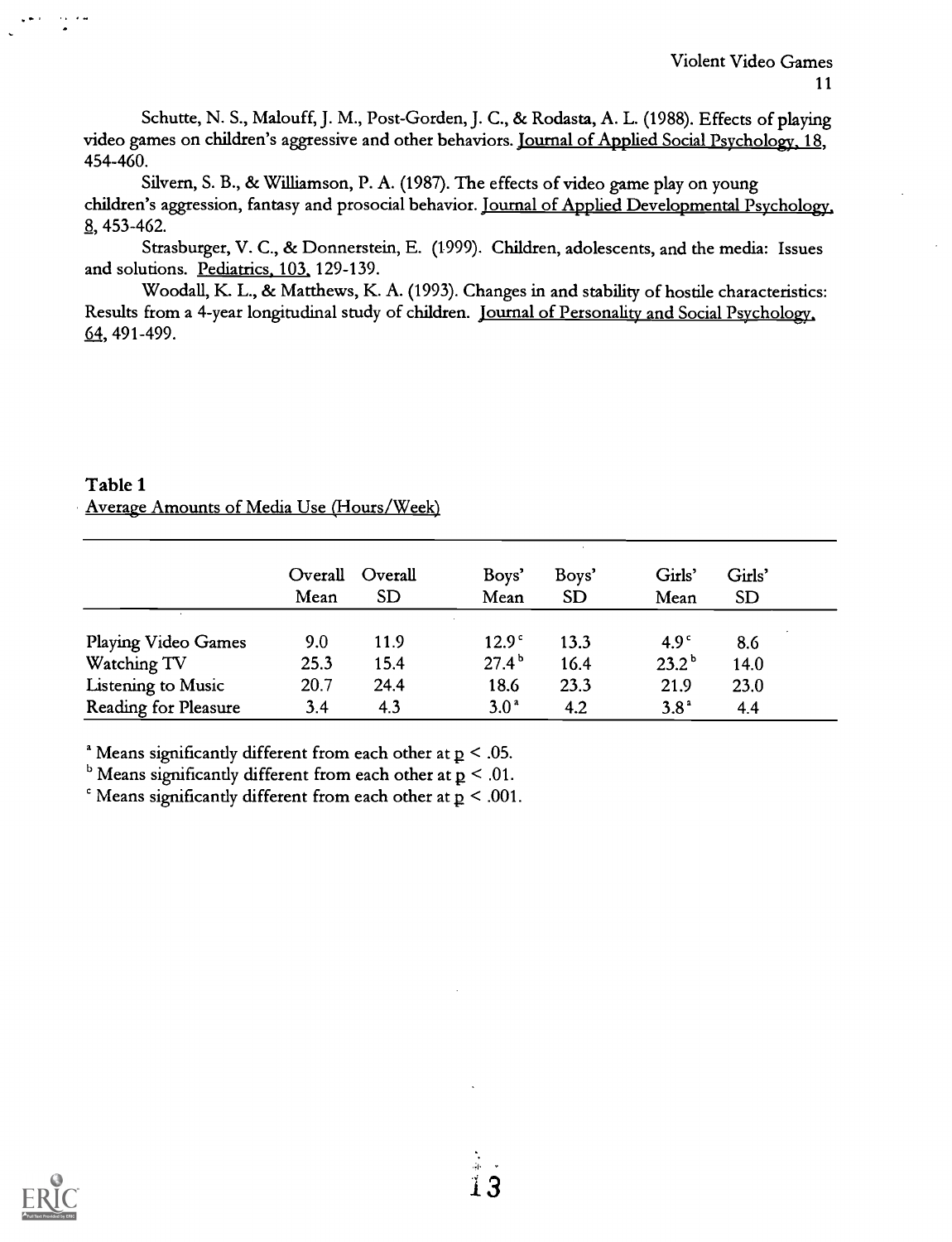# Table 2

Correlations between Children's Media Habits, Hostile Attribution, Arguments, and Hostility

|                                                           | Arguments            |                  |                  |                  |
|-----------------------------------------------------------|----------------------|------------------|------------------|------------------|
|                                                           | Hostile<br>with      |                  | School           |                  |
|                                                           | Attribution Teachers |                  | Grades           | Hostility        |
| <b>AMOUNT VARIABLES</b>                                   |                      |                  |                  |                  |
| Amount of time playing video games per week               | .15 <sup>c</sup>     | .12 <sup>2</sup> | $-.25c$          | .20 <sup>°</sup> |
| Amount of years $S$ has played video games                | .08 <sup>d</sup>     | .21 <sup>c</sup> | $-.21c$          | .10 <sup>a</sup> |
| Lifetime amount of playing video games                    | .13 <sup>c</sup>     | $.15^{\,b}$      | $-.21c$          | .13 <sup>b</sup> |
| Frequency of buying or renting video games                | .15 <sup>c</sup>     | .18 <sup>c</sup> | $-.18c$          | .16 <sup>c</sup> |
| Amount of time watching TV per week                       | .16 <sup>°</sup>     | .10 <sup>a</sup> | $-.20c$          | .20 <sup>c</sup> |
| Amount of reading for pleasure                            | $-.102$              | $-.17c$          | .07 <sup>d</sup> | $-0.08d$         |
| VIOLENT CONTENT VARIABLES                                 |                      |                  |                  |                  |
| Amount of exposure to violent video games                 | .11 <sup>c</sup>     | .20 <sup>°</sup> | $-.23c$          | .21 <sup>c</sup> |
| Preferred amount of violence in video games               | .21 $\degree$        | .25 <sup>c</sup> | $-.34c$          | .31 <sup>c</sup> |
| Amount of violence preferred compared to 2 or 3 years ago |                      | .16 <sup>c</sup> | .16 <sup>b</sup> | $-14^{b}$        |
|                                                           | .23 <sup>°</sup>     |                  |                  |                  |
| PARENTAL LIMITS                                           |                      |                  |                  |                  |
| Frequency parents check video game ratings before         |                      |                  |                  |                  |
| allowing children to rent or buy games                    | $-.07$               | $-.25c$          | .30 <sup>°</sup> | $-.16c$          |
| Frequency parents put limits on amount of time            |                      |                  |                  |                  |
| children may play video games                             | $-.04$               | $-.21c$          | $.15^{\rm b}$    | $-.06$           |
| <sup>a</sup> Correlations significant at $p < .05$ .      |                      |                  |                  |                  |
| <sup>b</sup> Correlations significant at $p < .01$ .      |                      |                  |                  |                  |
| Correlations significant at $p < .001$ .                  |                      |                  |                  |                  |

Correlations marginally significant at  $\mathtt{p}$  < .08.

# Table 3

Percentage of Students who Have Been Involved in a Physical Fight in the Past Year Split by Hostility and Exposure to Violent Video Games\*

| Exposure to Violent Video Games - Quartiles |            |     |     |             |         |
|---------------------------------------------|------------|-----|-----|-------------|---------|
|                                             | 1 - Lowest |     |     | 4 - Highest |         |
| Hostility Quartiles                         | Exposure   |     |     | Exposure    | Average |
| 1 - Lowest Hostility                        | 4%         | 26% | 15% | 38%         | 14%     |
|                                             | 16%        | 33% | 27% | 58%         | 31%     |
|                                             | 24%        | 42% | 44% | 54%         | 41%     |
| 4 - Highest Hostility                       | 28%        | 37% | 58% | 63%         | 50%     |
| Average                                     | 14%        | 34% | 39% | 55%         |         |

\*Note: Table shows percentage of students reporting involvement in physical fights.

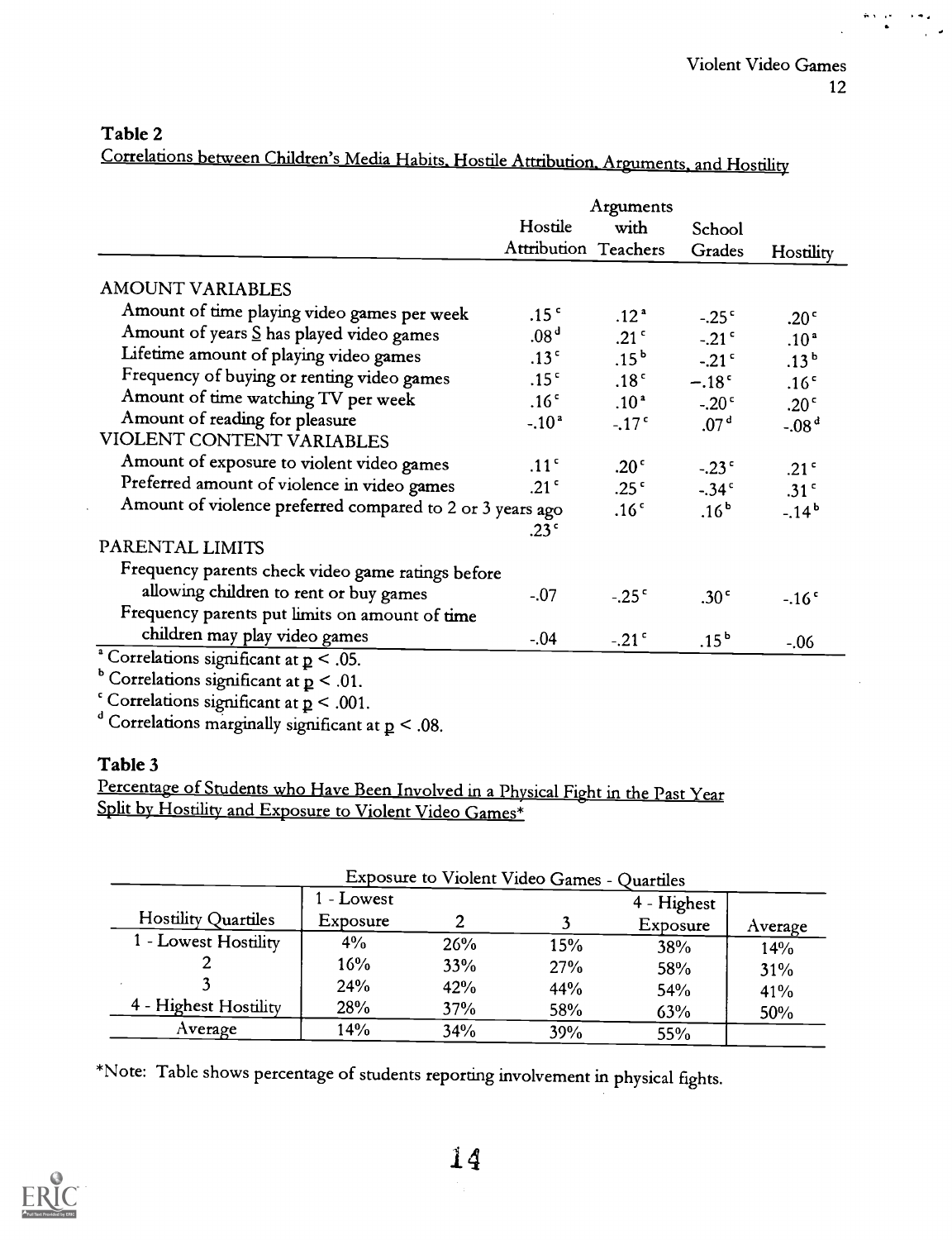

U.S. Department of Education

Office of Educational Research and Improvement (0ERI) National Library of Education (NLE) Educational Resources Information Center (ERIC)



# REPRODUCTION RELEASE

(Specific Document)

I. DOCUMENT IDENTIFICATION:

| Title: The Effects of Violent Violes 2000 Game Holato on<br>Adolescent Aggressive Attitudes + Bhanow |                                        |  |  |  |
|------------------------------------------------------------------------------------------------------|----------------------------------------|--|--|--|
|                                                                                                      |                                        |  |  |  |
| Author(s): Lymel Geutile Olson, + van Brederode                                                      |                                        |  |  |  |
| Corporate Source:                                                                                    | <b>Publication Date:</b><br>April 2001 |  |  |  |
|                                                                                                      |                                        |  |  |  |
|                                                                                                      |                                        |  |  |  |

# II. REPRODUCTION RELEASE:

In order to disseminate as widely as possible timely and significant materials of interest to the educational community, documents announced in the monthly abstract journal of the ERIC system, Resources in Education (RIE), are usually made available to users in microfiche, reproduced paper copy, and electronic media, and sold through the ERIC Document Reproduction Service (EDRS). Credit is given to the source of each document, and, if reproduction release is granted, one of the following notices is affixed to the document.

If permission is granted to reproduce and disseminate the identified document, please CHECK ONE of the following three options and sign at the bottom of the page.